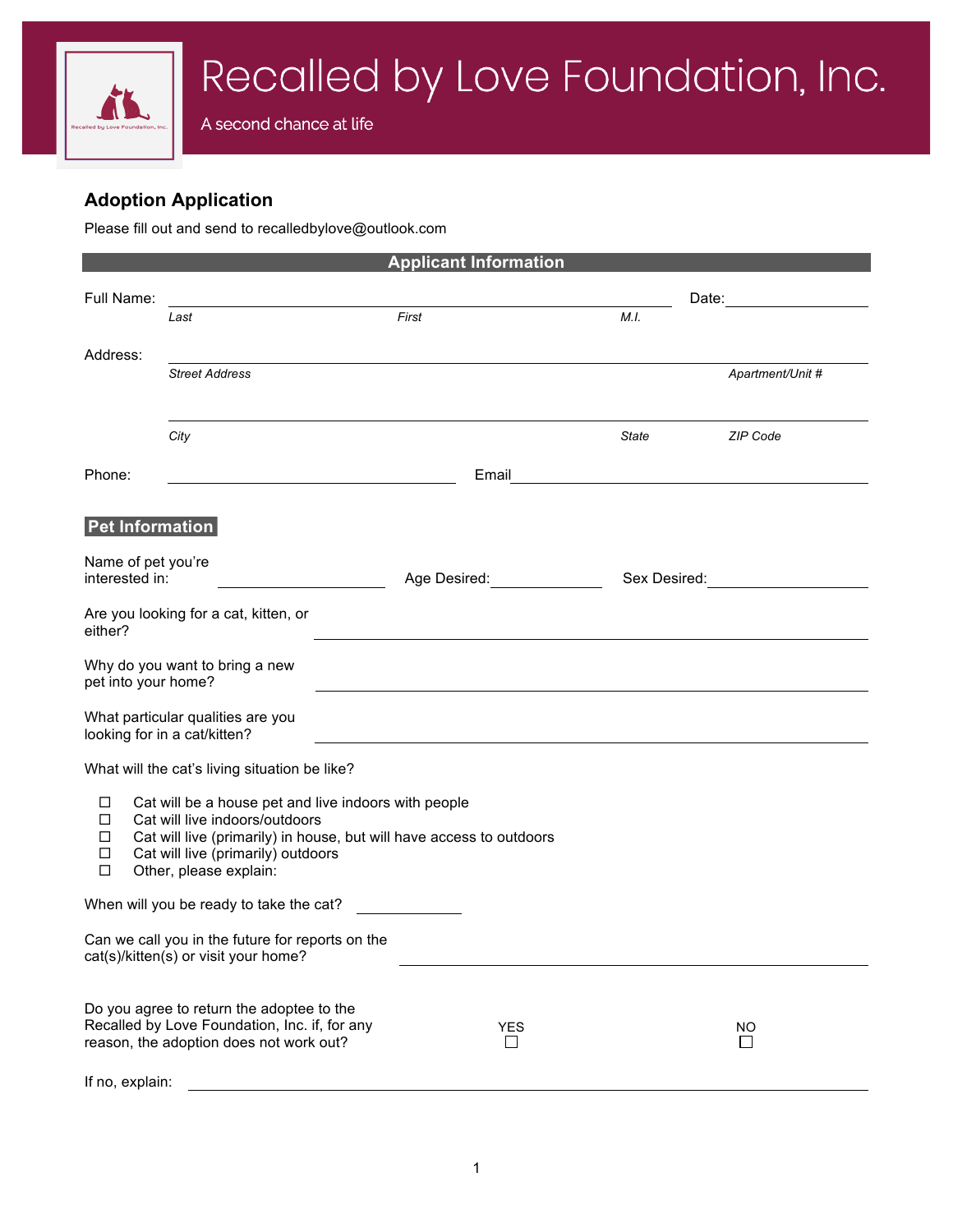

| Do any of your household pets have $YES$<br>Are your pets up to $YES$<br>NO<br>date on vaccines?<br>Feline Leukemia or FIV? | NO. |
|-----------------------------------------------------------------------------------------------------------------------------|-----|
|-----------------------------------------------------------------------------------------------------------------------------|-----|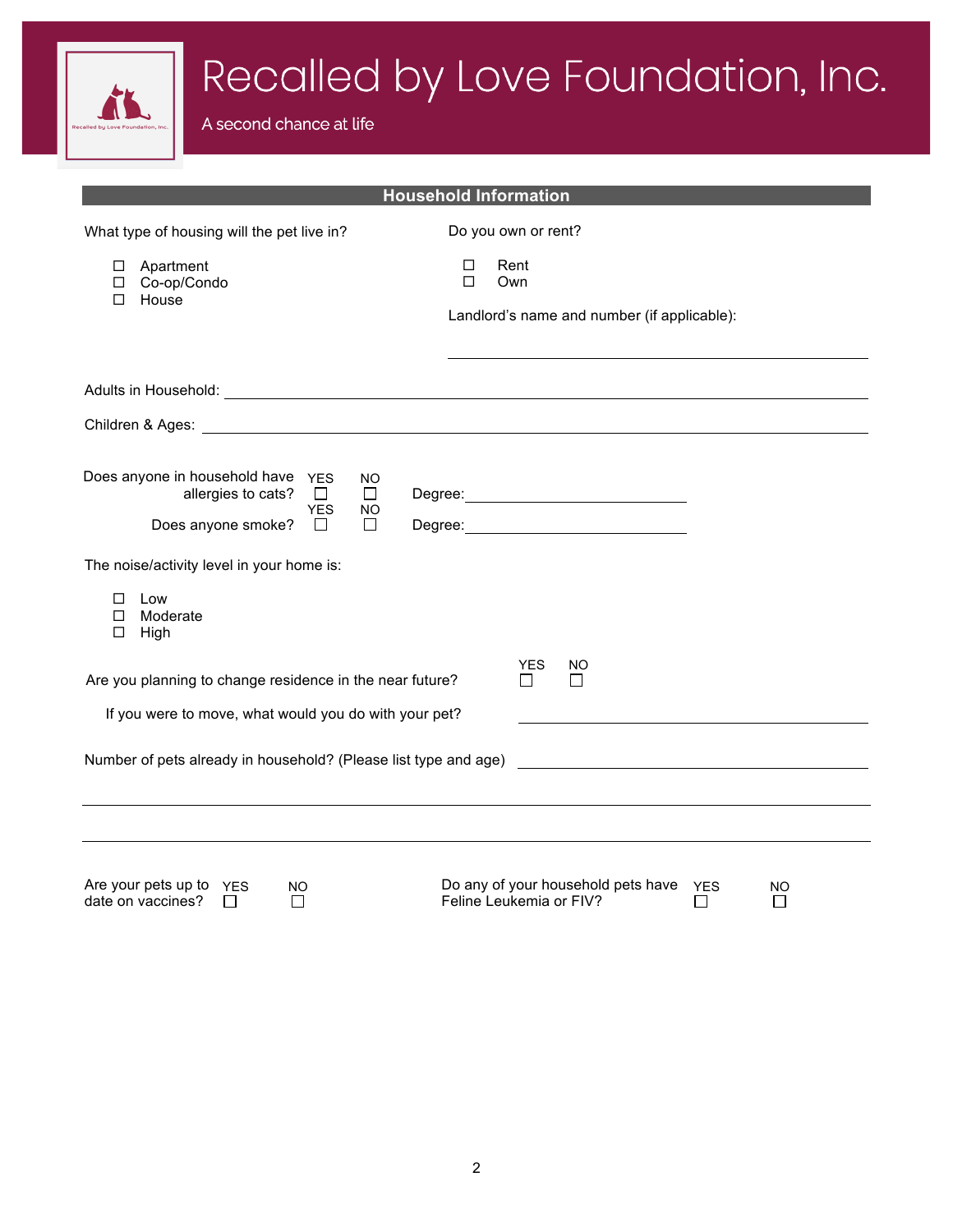Recalled by Love Foundation, Inc.

A second chance at life

| <b>Adoption Contract</b>                                                                                              |  |        |  |  |  |  |  |
|-----------------------------------------------------------------------------------------------------------------------|--|--------|--|--|--|--|--|
| Adopter's Name:                                                                                                       |  | Phone: |  |  |  |  |  |
| Email:                                                                                                                |  |        |  |  |  |  |  |
| <b>Physical Address:</b>                                                                                              |  |        |  |  |  |  |  |
| The Recalled by Love Foundation, Inc. is an all-volunteer, nonprofit charity. We request a donation of \$100 for each |  |        |  |  |  |  |  |

adoption. Our veterinary expenses far exceed our requested donation. Thank you for your generosity and for giving an animal in need a forever home.

Amount of Donation:

I, \_\_\_\_\_\_\_\_\_\_\_\_\_\_\_\_\_\_\_\_\_\_\_\_\_\_\_\_\_\_\_\_\_\_\_, adopt this animal and release the Recalled by Love Foundation, Inc. (RBLF) and its individuals from all claims for personal injury and/or property damage to myself and others associated with this adoption. The welfare of this animal will be my sole responsibility. I AM NOT ADOPTING FOR ANOTHER PERSON. This animal will not be used for breeding, medical or experimental purposes. I understand that in the event I give false information or do not follow the terms of the contract, the Recalled by Love Foundation, Inc. may reclaim this animal and start legal proceedings against me at my expense.

- If not already provided, I will spay/neuter this animal immediately. If a kitten, I will comply when the animal reaches the required age (between 5 and 6 months) and will notify RBLF by phone or in writing. This can be done at RecalledByLove.org.
- If not already provided, I will take my animal to a veterinarian at my own expense for necessary inoculations and examination (see below for inoculations/tests already provided). RBLF will be responsible for all medical costs associated with a preexisting condition. However, unless it is an emergency, RBLF reserves the right to use their own veterinarians or surgeons if a medical condition warrants it. If such a problem arises, I will notify RBLF immediately. Furthermore, if it is in the best interest of the animal, RBLF may reclaim the animal.
- I agree NEVER to declaw any cat I adopt from RBLF and will consult RBLF for alternatives, if necessary.
- I accept this animal as a family member and will immediately contact the microchip registry to update contact information and will make any necessary future updates in a timely fashion.
- If the animal becomes lost, I will contact RBLF immediately. I will search the area, post notices, visit all area shelters, and do everything humanely possible to find it.
- In the event I can no longer keep this animal, I must call RBLF immediately to arrange for its re-adoption or its return to a foster home. I will not abandon the animal, give it to another person, or give it to any shelter.
- RBLF will contact me for further verification of my animal's welfare. I will cooperate by providing whatever information is requested and I will permit RBLF to visit my home if so requested.
- I do not hold RBLF responsible for any errors in information provided me.
- ¨ **I have read and agree to the Terms and Conditions**

Adopter's Signature: Date: Date: Date: Date: Date: Date: Date: Date: Date: Date: Date: Date: Date: Date: Date: Date: Date: Date: Date: Date: Date: Date: Date: Date: Date: Date: Date: Date: Date: Date: Date: Date: Date: Dat